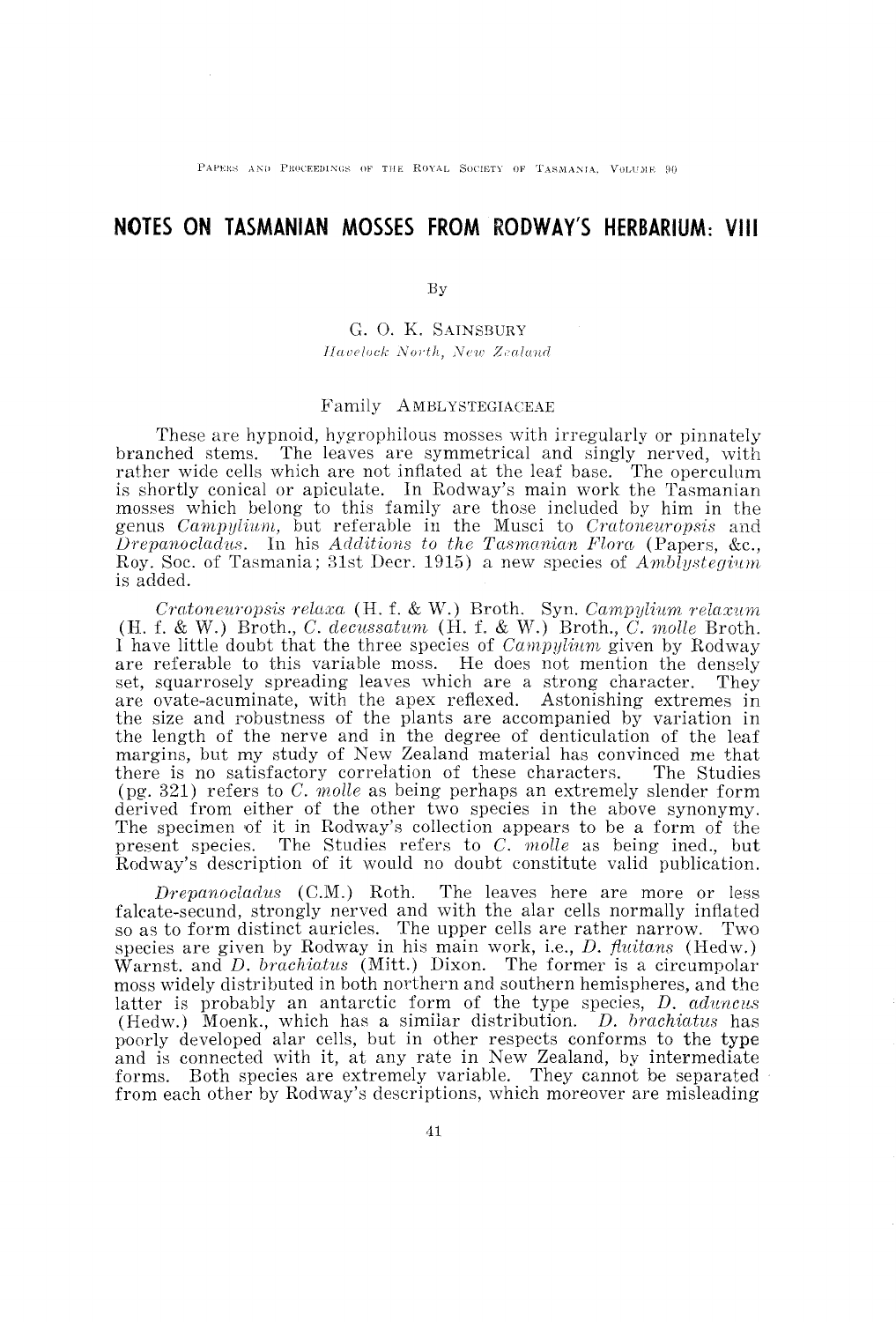in that the leaf margin in *D. fiuitans* is stated to be entire, whereas some denticulation, usually at the apex, is always apparent in some of the leaves. *D. aduncus* is separable by the entire and broader leaves, which are decurrent at the auricles and cause the line of insertion to be curved, not straight as in *D. fiuitans.* The cells are shorter and wider than they are there. In Rodway's Additions, cited above, *D. sendneri* Warnst. is added to the Tasmanian flora, but this species is considered by Dr. F. E. Wynne, whose papers on this difficult genus should be consulted, to be synonymous with *D. aduncus.* Another circumpolar species, *D. uncinatus*  (Hedw.) Warnst., which occurs in montane regions of New Zealand, is quite likely to be found in Tasmania. It is distinguished by the plicate leaves with a serrulate acumen. It is a mesophyte and is normally corticolous.

*Amblystegium* Bry. eur. The plants here are slender, with small leaves which are straight or weakly falcate. The cells are short and wide, those at the base quadrate or rectangular, but not forming inflated auricles. In Rodway's paper above referred to an endemic species, A. *austro-serpens* Broth., is added to the flora. The locality given is "in stream at mouth of River Huon". I have not seen the plant and there is no mention of it in the Musci, but from the description I have little doubt that it is referable to the northern *A. serpens* (Hedw.) Bry. eur. which occurs in New Zealand and which I have seen from Heard and Macquarie Islands. It is a very slender plant, more or less hygrophilous, with small, spreading, ovate-acuminate leaves, less than 1 mm. long, which are singly nerved to about mid leaf. Other New Zealand representatives of boreal species of this family are *Cratoneuron filicinum* (Hedw.) Broth., *Leptodictyum riparium* (Hedw.) Warnst. and *Campylium polygamum* (Bry. eur.) Bryhn., all of which are hygrophytes and could be sought for in Tasmania with prospects of success.

## Family BRACHYTHECIACEAE

Corticolous or terrestrial plants, rarely hygrophilous, with symmetrical leaves evenly arranged round the stem, sometimes plicate, and with the margins mostly denticulate. Nerve usually failing well below the apex, and often weak. Cells elongate and smooth, somewhat differentiated at the base, but not inflated. Seta smooth or papillose. Operculum blunt or with a long beak. Peristome hypnoid and perfect.

*Brachythecium* B. & S. The distinguishing characters here are the occasional plication of the leaves, a rather pronounced differentiation of the cells at the leaf base, and a conical operculum. The seta may be smooth or papillose, or partially one or the other, and as this papillosity is an important specific character it goes without saying that the identity 'Of barren plants is often very difficult, and sometimes impracticable. The plants are frequently found in damp or wet stations. The specimens that I have seen from the collection are few and mostly imperfect, so I am unable to add much to Rodway's accounts of the respective species. *B. paradoxum* is distinct in the strongly falcate-secund plicate leaves, but the three other species he mentions are often difficult to deal with. In *B. salebrosurn* the leaves are distinctly plicate and are narrower and longer acuminate than in *B. rutabulum.* In the latter the plants are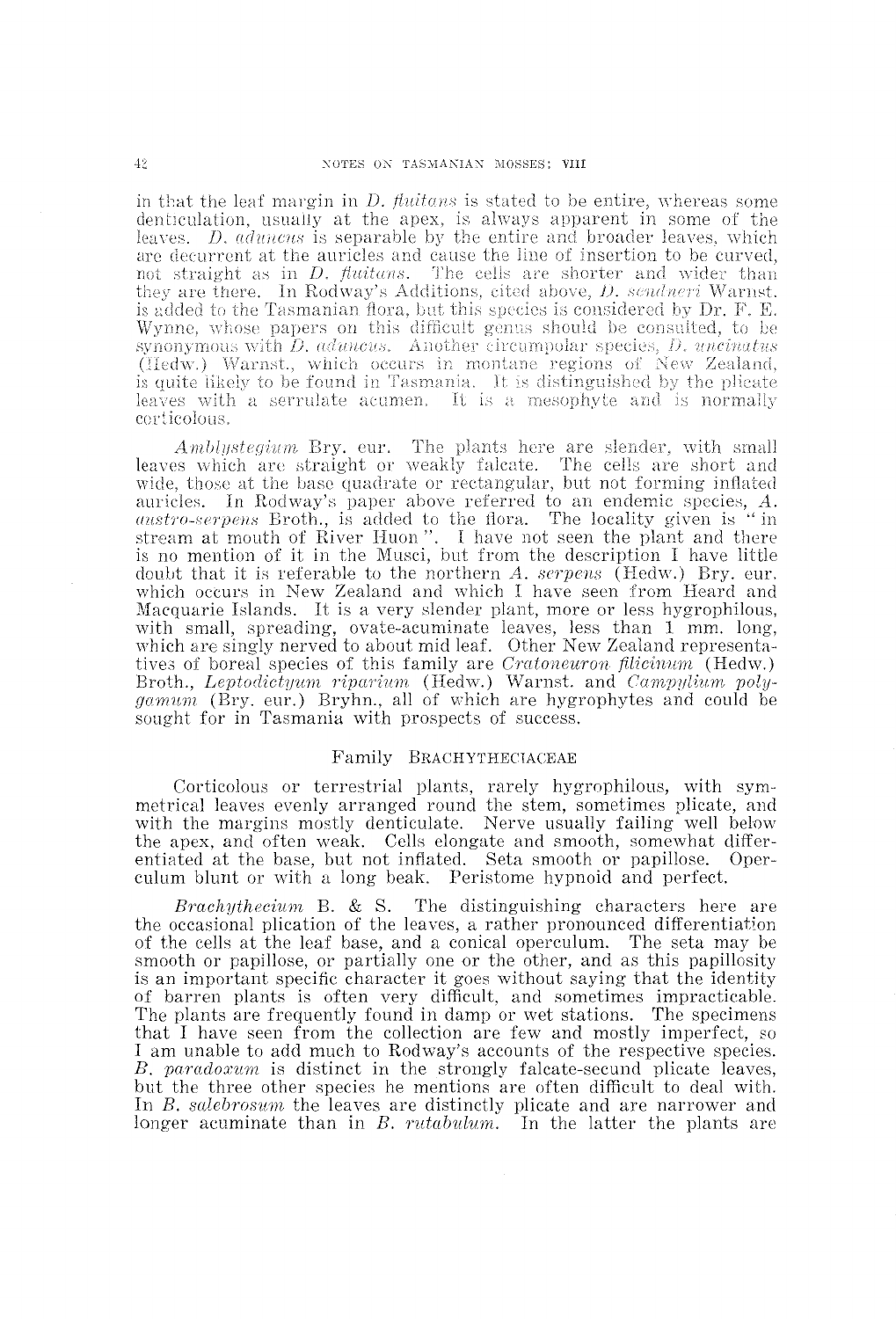more robust and less glossy, the leaves are less plicate and the seta is rough throughout, whereas in *B. salebrosum* it is quite smooth. According to Dixon's Handbook, *B. campestre* B. & S. is practically indistinguishable from *B. salebrosum* except by the roughness of the seta in its upper part. So far as I know, *B. campestre* is not mentioned by anyone, except Rodway, as having been reported in the southern hemisphere. The two barren plants which I have seen from the collection seem to be referable to *B*. *salebrosum* and *B*. *rutabulum* respectively, so far as can be judged by the vegetative characters. Rodway states that *B. salebrosum* is not in any available Tasmanian collection, but it is given as a Tasmanian moss in the Musci and Studies, and in any event *B. campestre* is very close to it.

*Rhynchostegium* Bry. eur. A weak genus, distinguishable from *Eurhynchium* principally by the smooth seta. The operculum is long rostrate, not conical as in *Brachythecium,* and the leaves are more spreading and without plicae. Rodway adds a strong nerve as another character, but I do not think that this is a reliable criterion. Dixon (Studies, pg. 327) reduces *Hypnum aristatum* to a synonym of *Rhynchostegium laxatum* (Mitt.) Par. He considers that it is best separated from *R. tenuifolium* by the leaf cells being shorter and less tapered at the ends than they are there. Other characters, such as the degree of denticulation of the leaf margin, the habit of the plants, the leaf shape, &c., are given in the literature, but I have not always found these distinctions to be constant, and although the areolation is usually a safe guide it must, I think, be conceded that some of the plants can only be considered as intermediate between the two species.

*Rhynchostegiella* (Bry. eur.) Limpr. Plants as in *Rhynchosteginm*  but very small and slender. Seta rough in the Australasian species.

*Rhynchostegiella muriculata* (H. f. & W.) Broth. This has an Australasian distribution. It grows in soft dense tufts on bark, the stems being short, slender and irregularly pinnate. The leaves are up to 1 mm. long, acuminate and subpiliferous, with a slender short nerve and with cells usually lax, scarcely differentiated at the base. The rough seta will distinguish it from *Rhynchostegium laxatum*.

*Rhynchostegiella cucullata* (Mitt.) Dix. Syn. *Hypnum convolttt'ifolium* Hpe. Separable from the preceding by the obtuse or bluntly acute branch leaves and the short opaque cells which are subquadrate at the base. This rare Victorian moss is very slender and small. The only Tasmanian record appears to be the Latrobe locality mentioned by Rodway. The specimen in his herbarium was collected by Weymouth, No. 242, March 1893, at Latrobe Waterworks, River Mersey. Dixon reduced the later published *Hypnum convolutifolium* to synonymy in Journ. Bot. 62: 234 (1924). The New Zealand R. novae-zealandiae The New Zealand R. novae-zealandiae Dix., which is also a very slender small plant, is rather closely related, but has acute and finely acuminate leaves, with longer cells. In both the spores are large, 18-28  $\mu$  in the New Zealand plant.

*EUThynchium* Bry. eur. This genus, as treated here, is delimited according to Dixon's treatment in the Studies. (p. 323). The seta is rough, and the leaves are often dimorphous and usually somewhat plicate. The nerve occasionally ends dorsally in a spicule. In Rodway's work the plants are placed in the genus *Oxyrrhynchium*.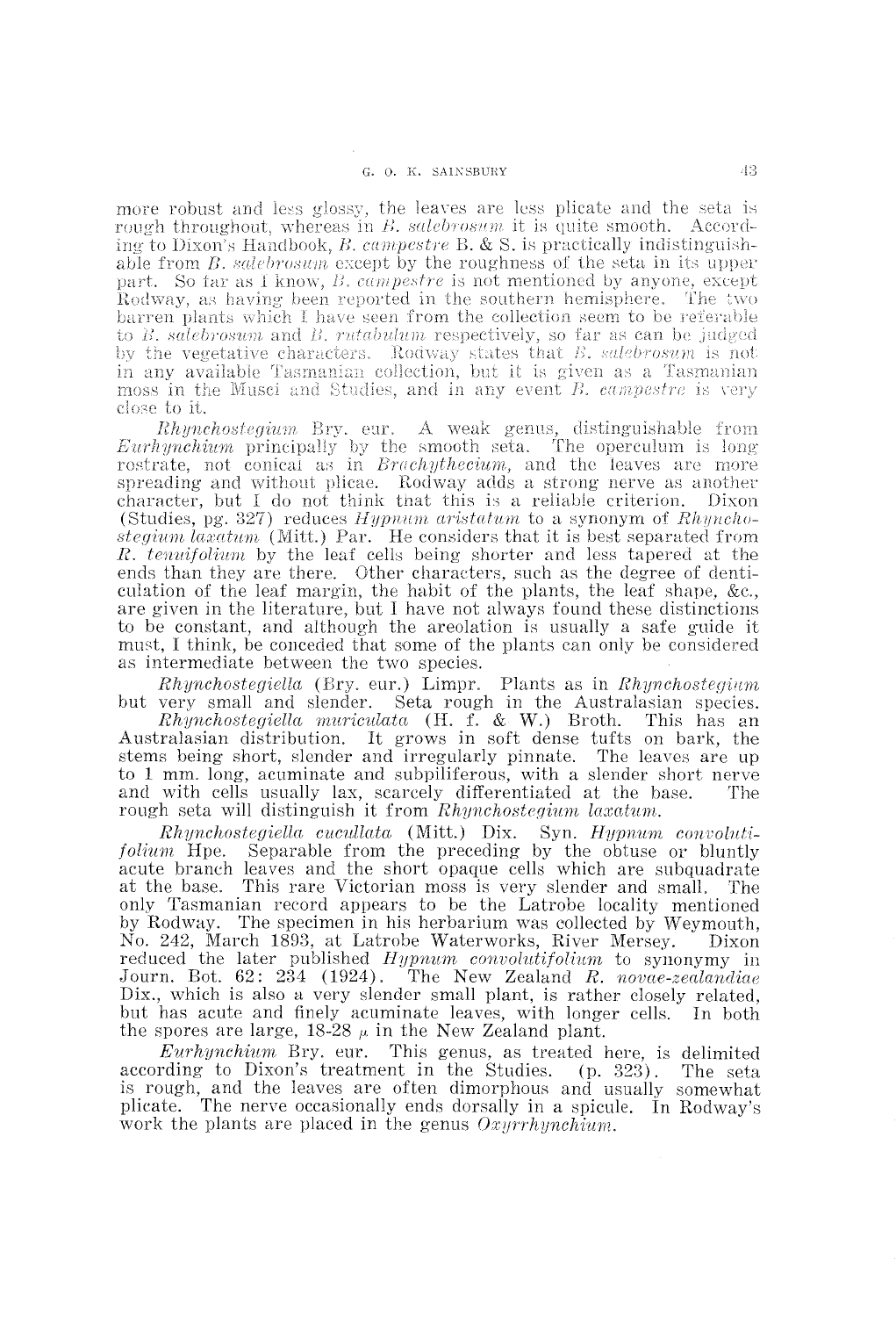$Eurhynchium\ praelongum$  (Hedw.) Hobk. This is a widely distributed moss in the northern hemisphere, but the only southern records are from New Zealand. The only Tasmanian specimen that I have seen or heard of was collected at Lymington, near Cygnet, Huon River, by R. N. Farque natural It is barrent but is certainly this species. I have not received particulars of the surroundings and so am unable to venture an opinion as to the possibility of the moss having been introduced.<br>In New Zealand a number of records are from artificial surroundings. E. praelongum is easily recognised by the pronounced dimorphism of the leaves, those of the stem being widely triangular-cordate, long acuminate and with the acumen squarrosely recurved, whilst the branch leaves are much narrower, lanceolate and gradually tapering.

Eurhynchium asperipes (Mitt.) Dix. This appears in Rodway's work as a synonym of *Hypnum remotifolium*, with Mitten erroneously given as the author; but Dixon established (Studies, p. 226) that there are two mosses thus named, one of which is the South American  $H$ . Grev., whilst the other is the plant of the same name Novae-Zealandiae and Hooker's Handbook, and further that it is this latter which is identical with, and a synonym of, the present species. The only specimen named as H. remotifolium that I have seen from the collection is referable to *E. austrinum*, so I am not familiar with the Tasmanian plant. The leaves in  $E$ , asperings are imbricated all round the stem and are rigidly divaricate when dry, with their upper parts bent inwards. In appearance the stem or branch is somewhat catenulate. The leaves are widely cordate-ovate and suddenly and finely acuminate. The cells are linear-rhomboid or linear-fusiform, somewhat laxer at the leaf base.

. f. & W.) Broth. A robuster plant than leaves little altered when dry, sometimes acuminate. Another difference is in the markedly hygrophilous and often

#### Family PLAGIOTHECIACEAE

This is treated in the Studies as a subfamily of Hypnaceae. It is not a satisfactory group and the genera have been shifted about by systematists without agreement being reached. The distinguishing systematists without agreement being reached. characters are the more or less complanate habit, the glossy appearance, leaves often asymmetrical, weakly nerved or nerveless, with mostly narrow smooth cells, with or without differentiated alar cells. The peristome is double and normal. The genera represented in Tasmania are Plagio*thecium, Isopterygium* and *Catagonium*.

Plagiothecium denticulatum (Hedw.) Bry. eur. The Studies gives P. lamprostachys Hpe. as a synonym of this widely spread northern species. It is recognisable by the glossy, green, complanate leaves, broadly ovate and somewhat asymmetrical, the short and obscure double nerve and the lax basal cells. Some forms of Rhynchostegium tenuifolium with complanate leaves are rather similar in gross appearance, but the leaves there are symmetrical, more sharply pointed, the nerve is single and the alar cells only slightly differentiated. Moreover, the operculum in the *Plagiothecium* is conical, not rostrate.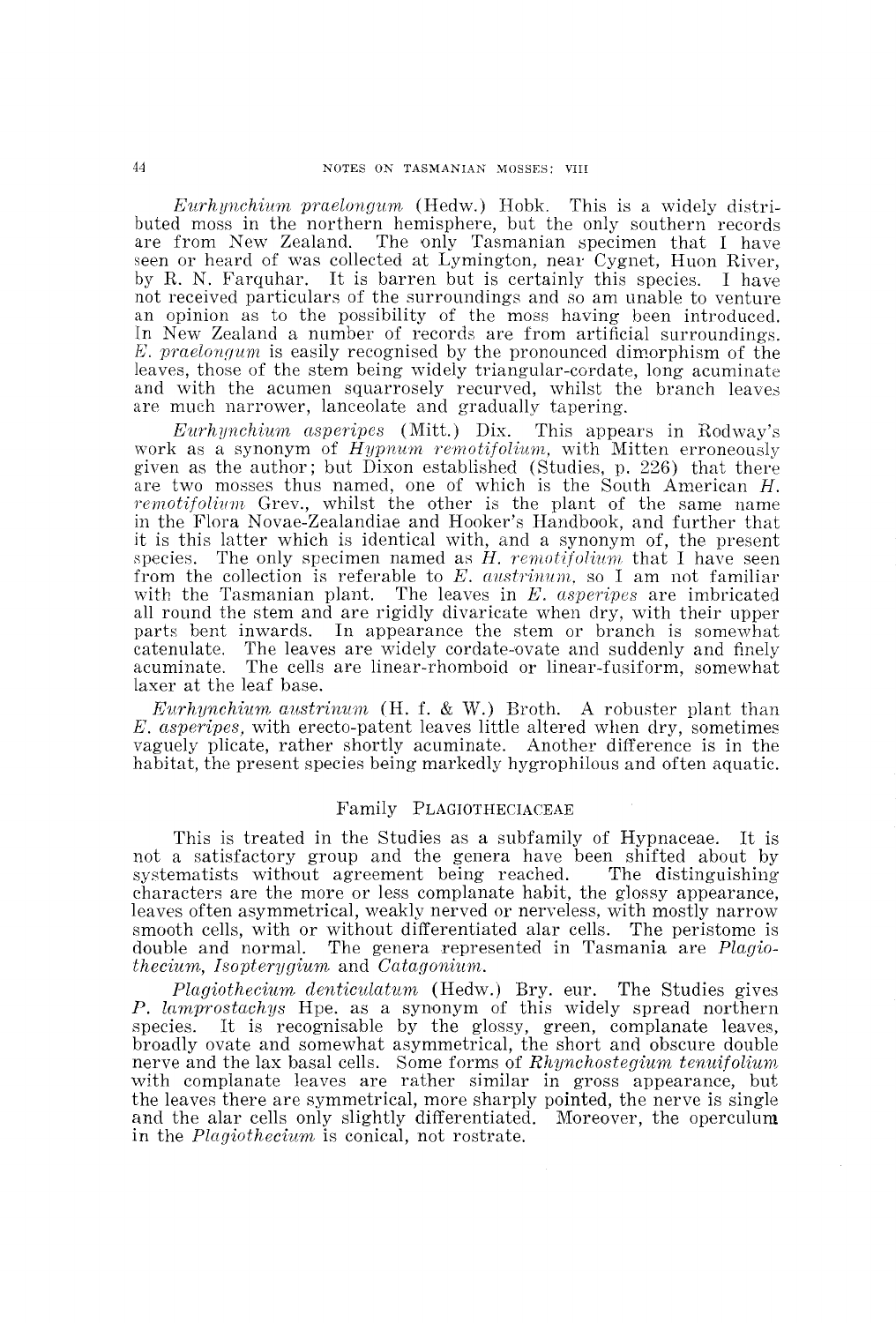*Isopterygium Mitt.* The areolation differs from that of *Plagiothecium* in being narrower and practically unchanged at the leaf base. The Tasmanian species are much smaller plants, and the habit of the common *Isopterygium limatum* is entirely different, the leaves there being usually secund and strongly curved. They are gradually tapered from a very broad straight base to a fine, sometimes almost piliform point. It is noteworthy that *I. limatum* is evidently plentiful in Tasmania and Stewart Island, but rare in the main islands of New Zealand.

*Isopterygium acuminatum* Bosw. The Musci places this in the same group as the foregoing, and from Rodway's description, which accords with what I have seen of the original material in his collection, it differs from *I. limatum* in the straight and more or less complanate leaves with piliferous apices. It is a puzzling plant and its rediscovery would be welcome.

*Catagonium politum* (H. f. & W.) Dus. In Tasmanian specimens that I have seen of this very variable moss, there is no development of slender or flagelliform branches as often occurs in the New Zealand plant. This would account for the fact that in Rodway's description there is no mention of such branches, nor of their leaves tending to become more distant and to be narrowed to a fine long point, instead of ending, as they normally do, in a short recurved mucro.

# Family SEMATOPHYLLACEAE

The Australasian genera of this large family form a group of mosses of small or medium size with lanceolate, falcate-secund and nerveless leaves and mostly smooth cells which are inflated and hyaline at the angles. The Tasmanian genera are *Acanthocladium* and *Sematophyllum* (formerly *Rhaphidostegium).* The former is represented by *A. extenuatum,* where the leaves are hair-pointed, the cells sporadically papillose and the operculum conical, and the latter by several species where the hair-point is lacking, the cells smooth and the operculum long-beaked.

*Acanthocladium extenuatmn* (Brid.) Mitt. The robust habit, oblong piliferous leaves and enlarged vesicular alar cells are very distinctive. The seriate papillae on the leaf cells, which seem to have been first observed by Rodway, are often conspicuous but are by no means constant.

*Sematophyllum* Mitt. The species are difficult to delimit, and Rodway recognises this in presenting his key. The Studies' treatment is invaluable for the student of the Tasmanian plants since these all occur in New Zealand. The following key takes no account of the serrulation of the leaf margin, as I have not found this character to be very helpful.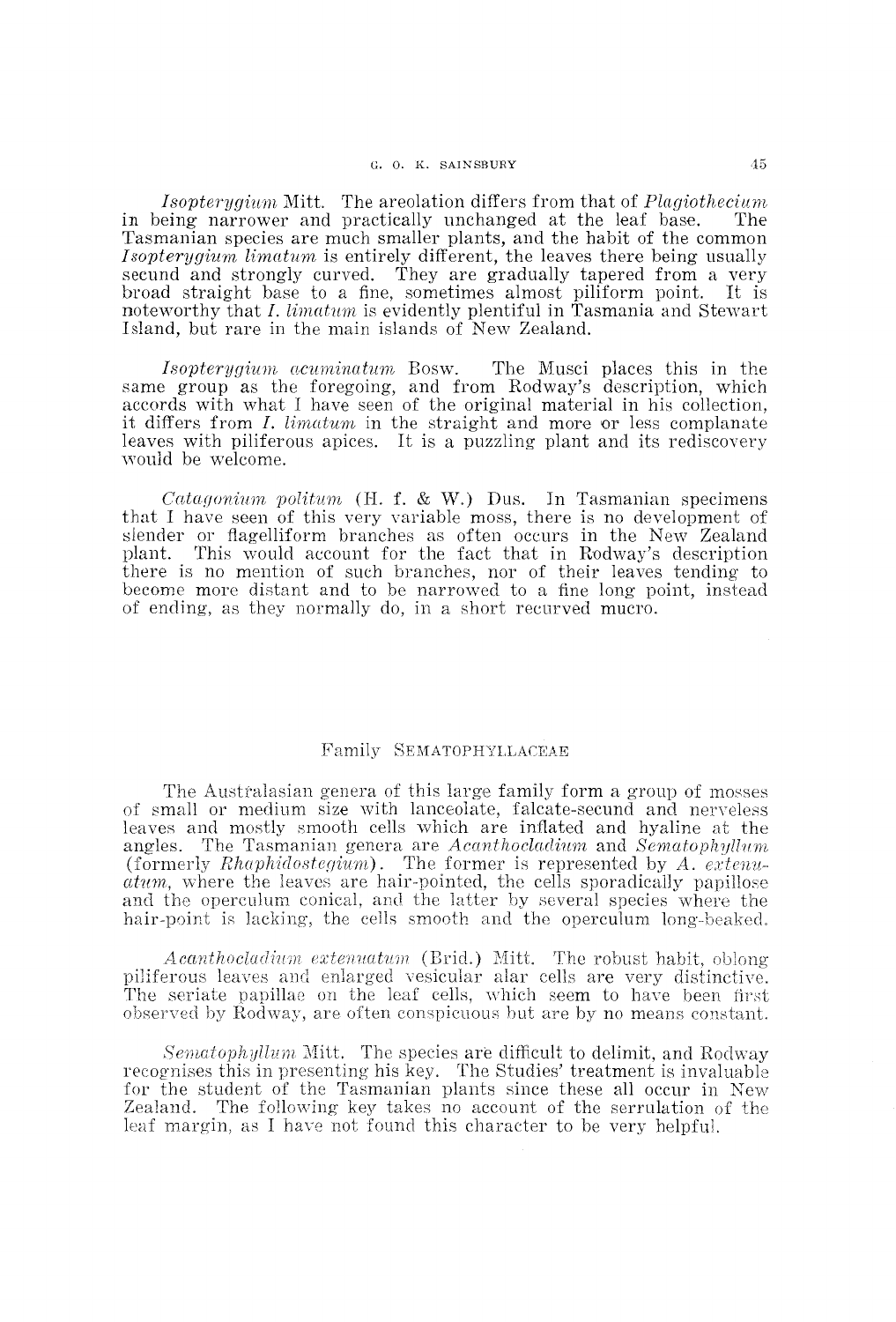#### KEY TO THE SPECIES

|  | 1. Robust rupestral plants with wide, not finely                                                | 2.                                                                            |                                           |
|--|-------------------------------------------------------------------------------------------------|-------------------------------------------------------------------------------|-------------------------------------------|
|  | Plants slender and corticolous with narrowly                                                    | 3.                                                                            |                                           |
|  | 2. Hygrphilous, alar cells inflated<br>Mesophytes; on maritime rocks; alar cells                |                                                                               | 4. tenuirostre                            |
|  | incrassate, not inflated                                                                        |                                                                               | 5. homomallum                             |
|  | 3. Leaves falcate and curved downwards                                                          | 4.                                                                            |                                           |
|  | Leaves straight and pointing upwards                                                            |                                                                               | 3. contiguum                              |
|  | 4. Branches obtuse; seta smooth; plants autoicous<br>Branches usually cuspidate; seta roughened |                                                                               | 1. amoenum                                |
|  | at apex; plants dioicous                                                                        |                                                                               | 2. leucocytus                             |
|  | $\sim$ . The set of $\sim$                                                                      | $\lambda = 1$ , $\lambda = 1$ , $\lambda = 1$ , $\lambda = 1$ , $\lambda = 1$ | $\sim$ $\sim$ $\sim$ $\sim$ $\sim$ $\sim$ |

1. Sematophyllum amoenum (Hedw.) Mitt. Syn. *Rhaphidostegium callijerum* Hpe. & Geh.; *R. callidioides* Hpe. & C.M.; *R. cyparioide8* (Brid.). A small and common moss which forms dense patches on rotting logs. There is a superficial likeness to small forms of *Hypnum cupressiforme* where, as here, the leaf lacks a nerve, but in the present species the alar cells are hyaline and inflated and the operculum has a long subulate beak. The seta and capsule vary in length, and no doubt this is responsible for the creation of several synonymous species. *S. amoenum* is a widely spread Australasian moss. It is a free fruiter.

2. Sematophyllum leucocytus *(C.M.)* Jaeg. Syn. *Hypnum cerviculum* H. f. & W. Vegetatively there is a resemblance to some forms of the preceding. Fertile plants are recognisable by the slight roughness of Fertile plants are recognisable by the slight roughness of the seta in its upper part. The capsule is larger than in *S. amoenum* and is ringed at the base.

*3. Sematophyllum contiguum* (H. f. & W.) Par. This is usually separable without difficulty by the pale whitish colour and by the leaves which are very narrow, secund and straight, or nearly so. In this and the two preceding species the areolation is practically the same, the cells being narrowly linear, with pointed ends, and the angle cells being large, hyaline and inflated. Rodway treats this species as a synonym of *Rhaphidostegium crassiusculum* (Brid.), but Dixon (Studies, p. 311) doubts whether the two mosses are identical.

*4. SematophyUum tenuirostre* (Hook.) Dix. Nearly all the specimens I have seen from the collection are sub nom. *Rhaphidostegiurn Jolliffii,* and it would appear from these determinations and from Rodway's remarks and key to the species that he failed to recognise the differences between this species and *S. amoenum.* Normally *S. tenuirostre* is a much more robust plant. The branches are cuspidate and the leaf acumen shorter and broader. The perichaetial bracts have shorter points and the spores are larger, 14-20  $\mu$ . The plants are rupestral and hygrophilous.

*5. Sematophyllum homomaUum* (Hpe.) Broth. This species is distinguishable by the robust, golden-brown, glossy patches which seem to be confined to maritime rocks. The leaves are all secund and the alar cells differ from those in the other species in being orange-yellow and incrassate, not at all inflated.